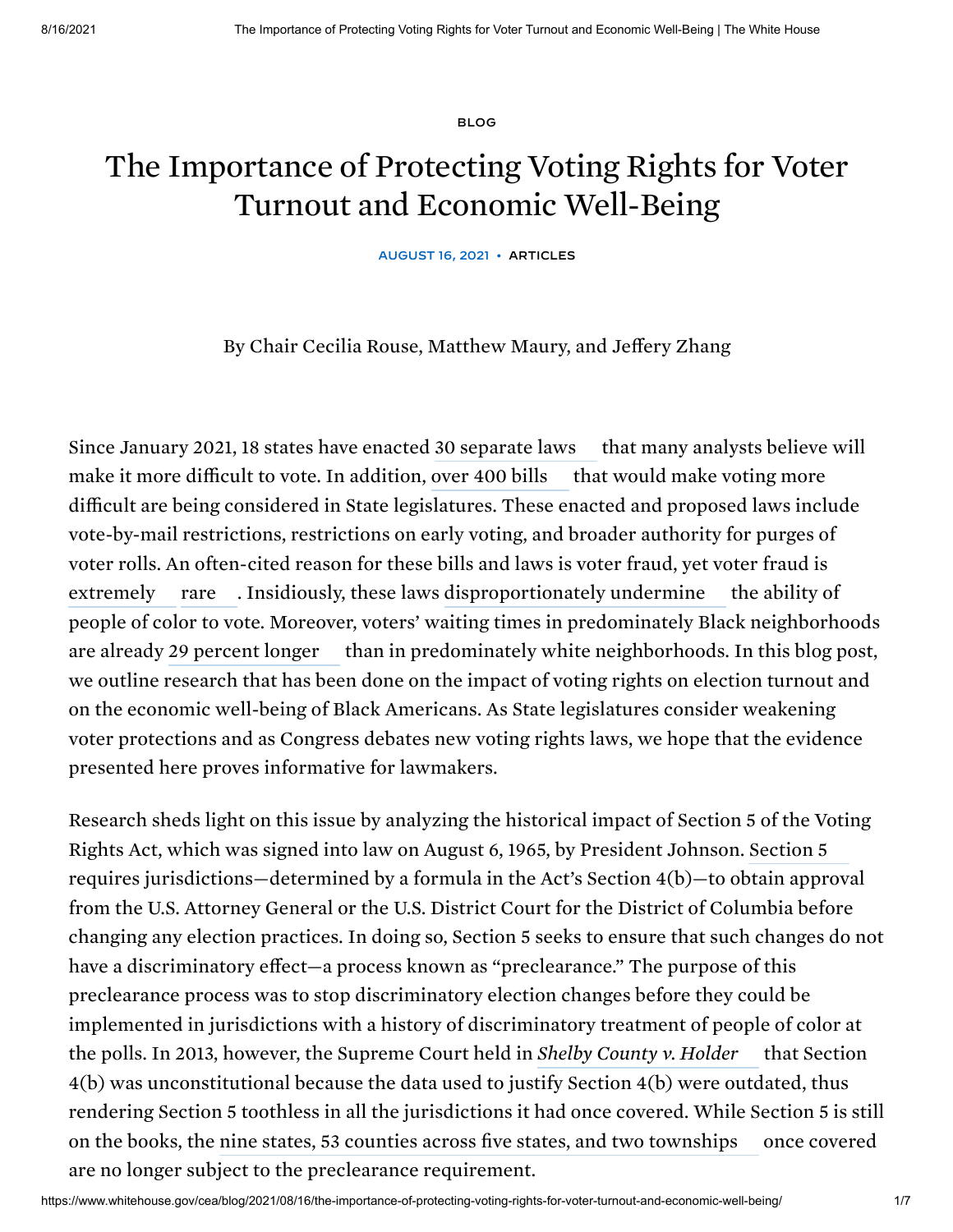In particular, the research discussed here assesses the impact of Section 5 on electoral turnout and wages by comparing these outcomes before and after the passage of the Voting Rights Act in covered versus noncovered counties. Recent research also includes analysis of the *Shelby* decision's impact in formerly covered counties.

## Voter Turnout

The vast majority of academic research supports the notion that the Voting Rights Act increased voter turnout.[1] One study, by Aneja and [Avenancio-León](https://equitablegrowth.org/working-papers/the-effect-of-political-power-on-labor-market-inequality-evidence-from-the-1965-voting-rights-act/) (2020) , compares changes in turnout in covered versus noncovered counties before and after the Act's passage in 1965. Crucially, this study compares covered and noncovered counties that share a border, and it provides substantial economic and voter-characteristic data indicating that these neighboring counties were alike. As such, the study compares voter turnout in counties that, apart from variations in Section 5 coverage, were very similar. The authors find that Section 5 increased turnout from 1968 to 1980 by 6.5 to 11.5 percentage points per election, with a jurisdiction's turnout increasing by 2 percent for every 10 percent increase in its population share that was Black.

Another study, by Ang [\(2019\)](https://www.aeaweb.org/articles?id=10.1257/app.20170572) —, assesses the impact of Section 5 from 1976 to 2016. This study looks at newly covered versus noncovered counties after the 1975 Voting Rights Act amendment, which expanded [protection](https://www.justice.gov/crt/history-federal-voting-rights-laws) — to include more nonwhite groups. The study shows that Section 5 had a significant and substantially positive impact on voter turnout in each general election from 1976 to 2016.[2] In the 1976 and 1980 general elections, Section 5's coverage increased turnout by 1 to 2 percentage points; and in each general election from 1984 to 2016, its coverage increased turnout by about 4 to 8 percentage points. To put the significance of this impact in perspective, the study's author estimates that Section 5 increased 2012 turnout in covered counties by 8.1 percentage points. That same year, average turnout was 54.9 percent, meaning that about 15 percent of turnout in covered counties was attributable to Section 5. Moreover, the increase of 4 to 8 percentage points was driven entirely by higher nonwhite turnout; coverage had no observable impact on white turnout, but nonwhite turnout grew by 7.5 to 20 percentage points from 1984 to 2016.

While the analysis by Ang [\(2019\)](https://www.aeaweb.org/articles?id=10.1257/app.20170572) ends with the 2016 election, it provisionally supports the hypothesis that the *Shelby* decision decreased voter turnout. Comparing the 2012–16 change in turnout in covered counties with the 2012–16 change in noncovered counties, the study shows that on average, previously covered counties had a decrease in turnout of 1.5 percentage points. This outcome was the consequence of reduced turnout among nonwhite voters. Turnout did not decrease among white voters from 2012 to 2016 in previously covered counties relative to noncovered counties, but turnout among nonwhite voters decreased by 2.1 percentage points in covered relative to noncovered counties over the same period.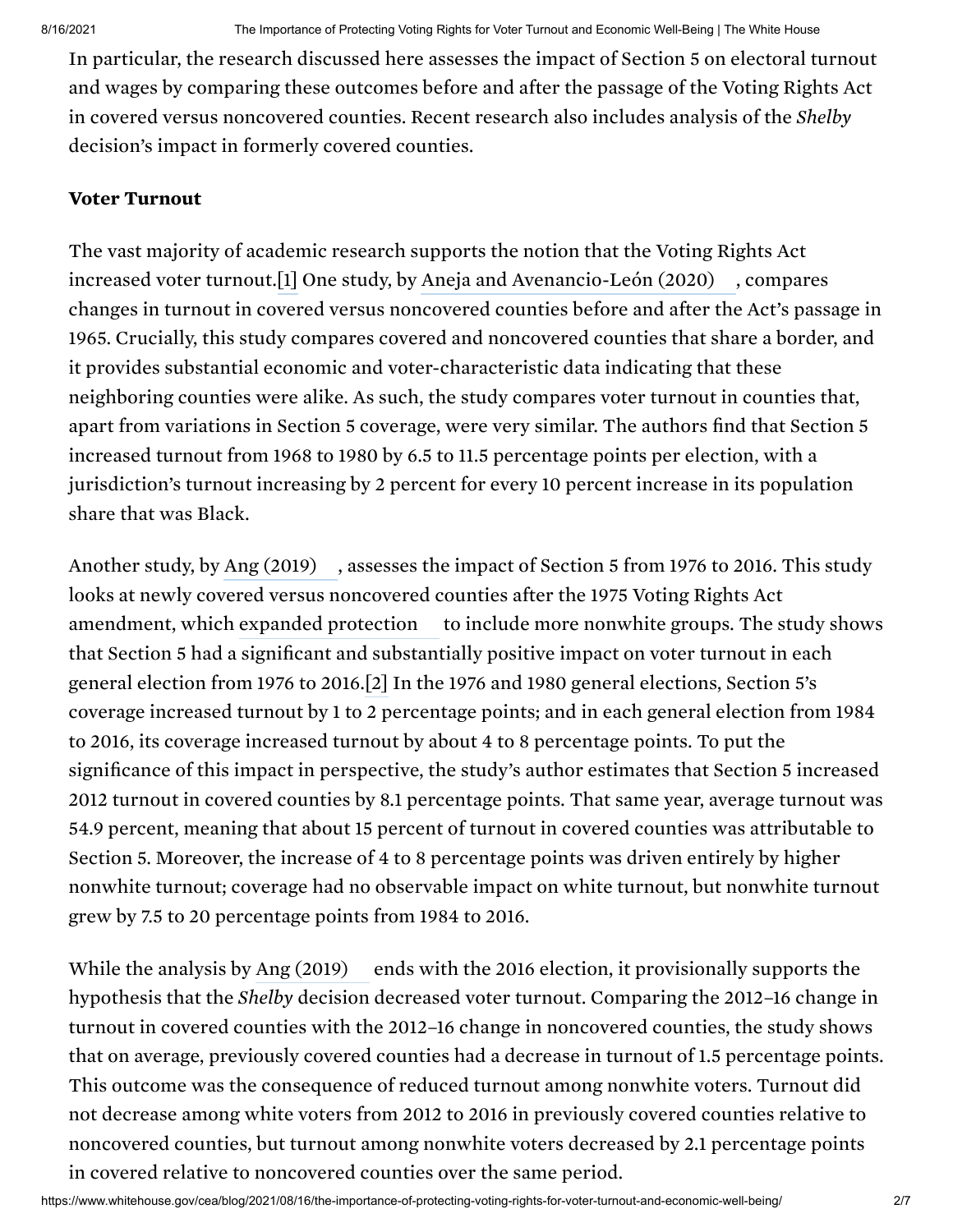8/16/2021 The Importance of Protecting Voting Rights for Voter Turnout and Economic Well-Being | The White House

Research has yet to decisively explore the causes of these changes, but there are at least three plausible and non–mutually exclusive explanations for this lower turnout in previously covered counties. First, after the *Shelby* decision,there was a substantial decrease in the number of polling places in previously covered [jurisdictions.](http://civilrightsdocs.info/pdf/reports/2016/poll-closure-report-web.pdf) One study finds that at least 868 in formerly covered counties were shut down in the aftermath of *Shelby*, which amounted to a 16 percent reduction in polling places in the 381 counties analyzed. Because this study only examines data for 381 of the roughly 800 counties once covered by Section 5, the actual number of polling places that closed after *Shelby* could be higher than 868. Indeed, a follow-up study examining over 85 percent of formerly covered counties finds that there were 1,688 polling place [closures](http://civilrightsdocs.info/pdf/reports/Democracy-Diverted.pdf) after *Shelby*. polling places

Before the *Shelby* decision, each of these counties would have needed to obtain approval before closing a polling place. That was because Section 5 required proof that the closure would not have a racially discriminatory effect. Moreover, localities needed to notify voters of polling place closures ahead of time. *Shelby* made it easier to make these [closures.](https://www.aeaweb.org/articles?id=10.1257/app.20180306) Given the close link

between distance to a polling place and one's ability to vote, *Shelby*'s adverse impact on voter turnout may have been at least partially due to these closures. Indeed, in a study that makes use of random differences in the distance between eligible voters' homes and their nearest polling place, [Cantoni](https://pubs.aeaweb.org/doi/pdfplus/10.1257/app.20180306) (2020) — estimates that increasing distance to the polls by approximately a quarter mile would decrease election turnout by 2 to 5 percent. Moreover, the study finds that distance to the polls has a particularly adverse impact on turnout by people of color and low-income individuals. For example, in nonpresidential elections, the impact of increasing distance to the polls in disproportionately nonwhite areas is three times greater than in predominately white areas.

Second, Section 5's rollback may have increased purges of voters from registration rolls. Since the *Shelby* decision, formerly covered counties have increased the share of voters purged by at least 25 [percent](https://www.brennancenter.org/our-work/analysis-opinion/voter-purge-rates-remain-high-analysis-finds) — relative to noncovered counties. [Studies](https://www.brennancenter.org/our-work/research-reports/purges-growing-threat-right-vote) — [estimate](https://www.brennancenter.org/our-work/analysis-opinion/voter-purge-rates-remain-high-analysis-finds) — that if this increase had not occurred, there would have been 3.1 million fewer purges from 2013 to 2018. Notably, voter purges have a mixed [record](https://www.brennancenter.org/our-work/research-reports/purges-growing-threat-right-vote) — of accurately removing voters who should be removed from [registration](https://scholar.harvard.edu/files/morse/files/1p1v.pdf) records, with some purge strategies registering an error rate of over 99 . percent

Third, the *Shelby* decision made it easier to pass and implement voting rights restrictions. Within two months of the decision, North [Carolina](https://www.brennancenter.org/our-work/research-reports/shelby-county-one-year-later#_edn8) — passed a law that reduced early voting, narrowed the voter registration window, and imposed a strict photo ID requirement, among other voting restrictions. While the U.S. Court of Appeals for the Fourth Circuit ultimately this law in 2016 for violating Section 2 of the Voting Rights Act and the Constitution, the law would not have been implemented in the first place pre-*Shelby*. In fact, [struck](https://www.brennancenter.org/our-work/court-cases/north-carolina-naacp-v-mccrory) down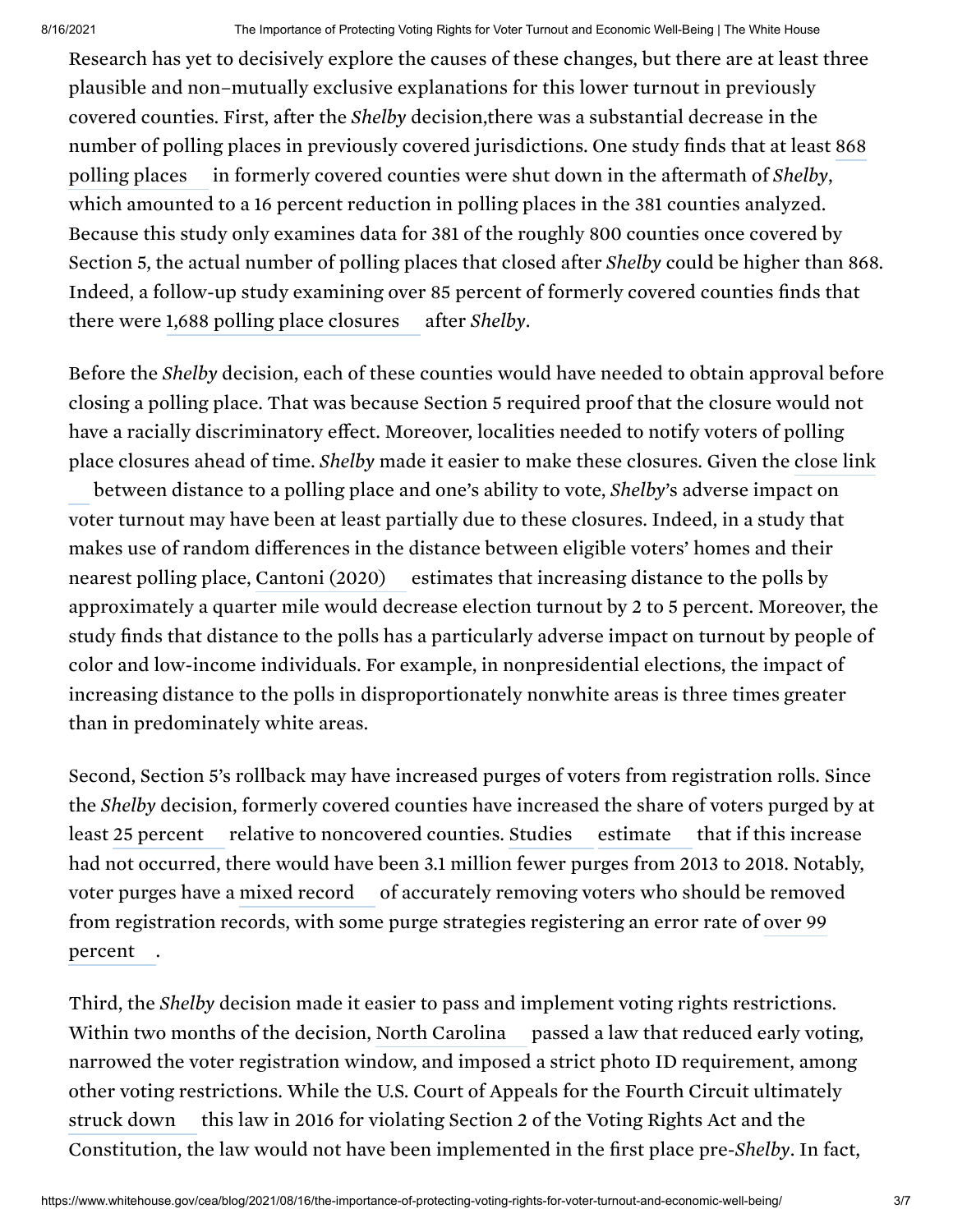the North Carolina legislature waited until after *Shelby* to vote on the legislation; after the ruling, a State Senate committee chair [remarked](https://www.wral.com/nc-senator-voter-id-bill-moving-ahead-with-ruling/12591669/) , "So, now we can go with the full bill." More generally, from 1998 until *Shelby* in 2013*,* Section 5 blocked 86 voting laws from taking effect, and 13 such laws were blocked from 2012 to 2013 alone.

To be sure, economic research indicates that not all potentially restrictive voter laws have the same magnitude of impact. As already noted, increasing distance to the polls has sizable and statistically significant adverse impacts on voter turnout. Evidence further indicates that expansions of early voting and switching to all-mail elections expand turnout. Kaplan and use [cross-county](https://www.aeaweb.org/articles?id=10.1257/app.20180192) increases and decreases in the number of days of early voting in Ohio to estimate that each additional day of early voting increases turnout by 0.22 percentage point. Moreover, [Gerber,](https://www.cambridge.org/core/journals/political-science-research-and-methods/article/abs/identifying-the-effect-of-allmail-elections-on-turnout-staggered-reform-in-the-evergreen-state/3725E51B9B7F331D77DC9B49130D7F7D) Huber, and Hill (2013) — use cross-county variation in implementing Washington State's all-mail elections to estimate that the system boosted turnout by 2 to 4 percentage points. Evidence on voter ID laws is less straightforward. On one hand, some evidence indicates that these laws reduce turnout. Esposito, Focanti, and Hastings find that a voter ID law in Rhode Island decreased voter [registration](https://www.nber.org/system/files/working_papers/w25503/w25503.pdf) and turnout for people without driver's licenses by 7.6 and 2.7 percentage points, [respectively.](https://www.gao.gov/products/gao-14-634) Further, GAO examines voter turnout between the 2008 and 2012 general elections in Kansas and Tennessee, which adopted voter ID laws, and concludes that the measures decreased turnout by 1.9 to 3.2 percentage points. On the other hand, a [compelling,](https://www.nber.org/system/files/working_papers/w25522/w25522.pdf) systematic study by Cantoni finds that voter ID laws have no statistically significant impact on voter turnout. The researchers also find that voter ID laws increase the likelihood that nonwhite voters are contacted by a political campaign by 4.7 percentage points, and theorize that this heightened outreach may have increased nonwhite turnout. The paper concludes that "mobilization against strict ID laws might have offset direct negative effects on the participation of ethnic minorities of about one third of a percentage point."[3] Yuan (2020) (2019) (2014) and Pons (2021)

## Economic Status

Multiple studies find that an enhanced ability to vote leads to improved economic status. For example, by examining the impact of Section 5 on the Black/white wage gap from 1950 to 1980, the study by Aneja and [Avenancio-León](https://equitablegrowth.org/working-papers/the-effect-of-political-power-on-labor-market-inequality-evidence-from-the-1965-voting-rights-act/) (2020) — estimates that Section 5 decreased the wage gap by a statistically significant 5.5 percentage points. In their sample, the Black/white pay gap narrowed from about 55 percent in 1960 to 80 percent in 1980, meaning that the impact of the Voting Rights Act on the pay gap accounted for roughly one-fifth of the narrowing of the Black/white pay gap during that period. A pay increase of this magnitude would be equivalent to the median Black worker's annual income increasing by over [\\$2,700](https://www.bls.gov/webapps/legacy/cpswktab3.htm)  $\,$  in 2020.

If we can expect stronger voting rights protections and greater enfranchisement to yield more economic benefits for Black families, then we can also expect Black families to have suffered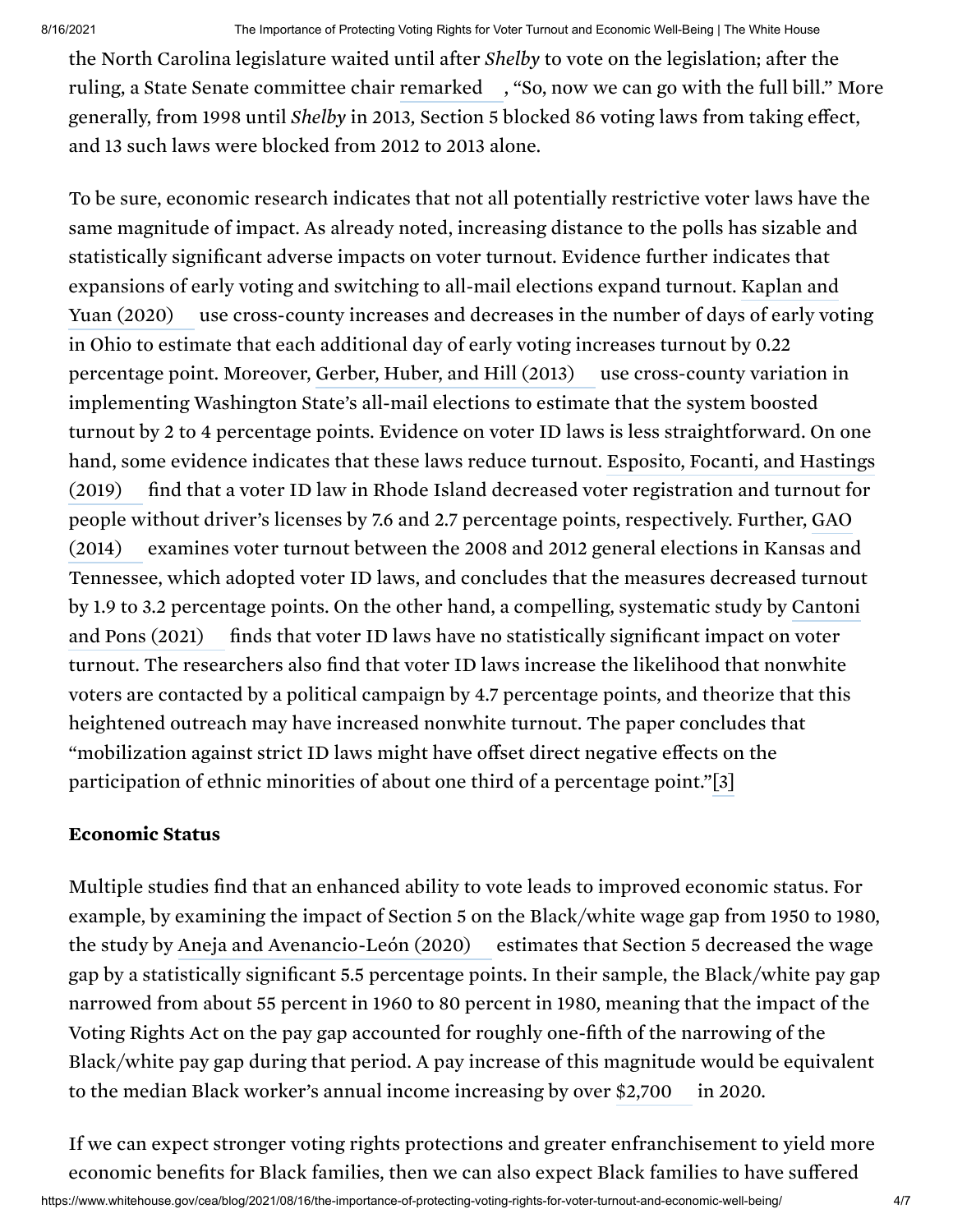economically after the *Shelby* decision. Recent evidence shows this is indeed what occurred. Another study by Aneja and [Avenancio-León](https://www.aeaweb.org/articles?id=10.1257/pandp.20191085) (2019) finds that for each 1 percentage point increase in the share of a county's population that is Black, the Section 5 rollback increased the private sector Black/white wage gap by 0.49 to 0.59 percentage point, and increased the public sector wage gap by 0.65 to 0.80 percentage point. The authors obtain these results by comparing trends in the Black/white wage gap in pairs of counties that share a border, where one county was previously covered by Section 5 and the other was not. The results imply that for a previously covered county with a 15 percent pre-*Shelby* Black population share that borders a noncovered county, removing coverage decreased private sector wages for Black workers by 7.3 to 8.9 percentage points, relative to wages for white workers.

Due to the relative recency of the *Shelby* decision, specific explanations for this observed backslide are currently understudied. However, research suggests a few potential [pathways](https://equitablegrowth.org/working-papers/the-effect-of-political-power-on-labor-market-inequality-evidence-from-the-1965-voting-rights-act/) through which the Voting Rights Act narrowed the Black/white wage gap in the 20th century. First, Section 5 directly increased Black employment in the public sector by about 3.8 percentage points. The combination of this increase with 18 percentage point higher wages for government jobs accounts for about 10 percent of the observed increase in Black wages directly attributable to the Act.

Second, this direct increase in demand and pay boosted competition for Black workers within the private sector. This competition-based impact on private sector wages explains about 29 to 35 percent of the decrease in the private sector Black/white wage gap after the Act's passage.

Third, the Voting Rights Act complemented and strengthened antidiscrimination employment provisions in the Civil Rights Act. Jurisdictions covered by Section 5 saw increased private sector antidiscrimination legal action relative to comparable noncovered jurisdictions. Also, the observed impact of Section 5 on the private sector wage gap was greater in areas with more enforcement action by the U.S. Equal Employment Opportunity Commission.

The Voting Rights Act also may well have raised wages by enhancing school quality and improving the treatment of Black people by law [enforcement](https://academic.oup.com/qje/article/129/1/379/1897098) agencies. Research by Cascio and shows a link between the Voting Rights Act and improved school quality. Specifically, these researchers demonstrate that for the average county in a State that previously had literacy tests, the Act's increase in Black voter turnout is associated with a 16.4 percent increase in State transfers to local governments. A total of 63 percent of such funds went to education spending, with school quality particularly improving for Black children. Given the evidence that increased school quality leads to higher wages ( Card and Krueger 1992Washington (2013)

), this likely improved [subsequent](https://davidcard.berkeley.edu/papers/school-quality-bw.pdf) labor market outcomes as well.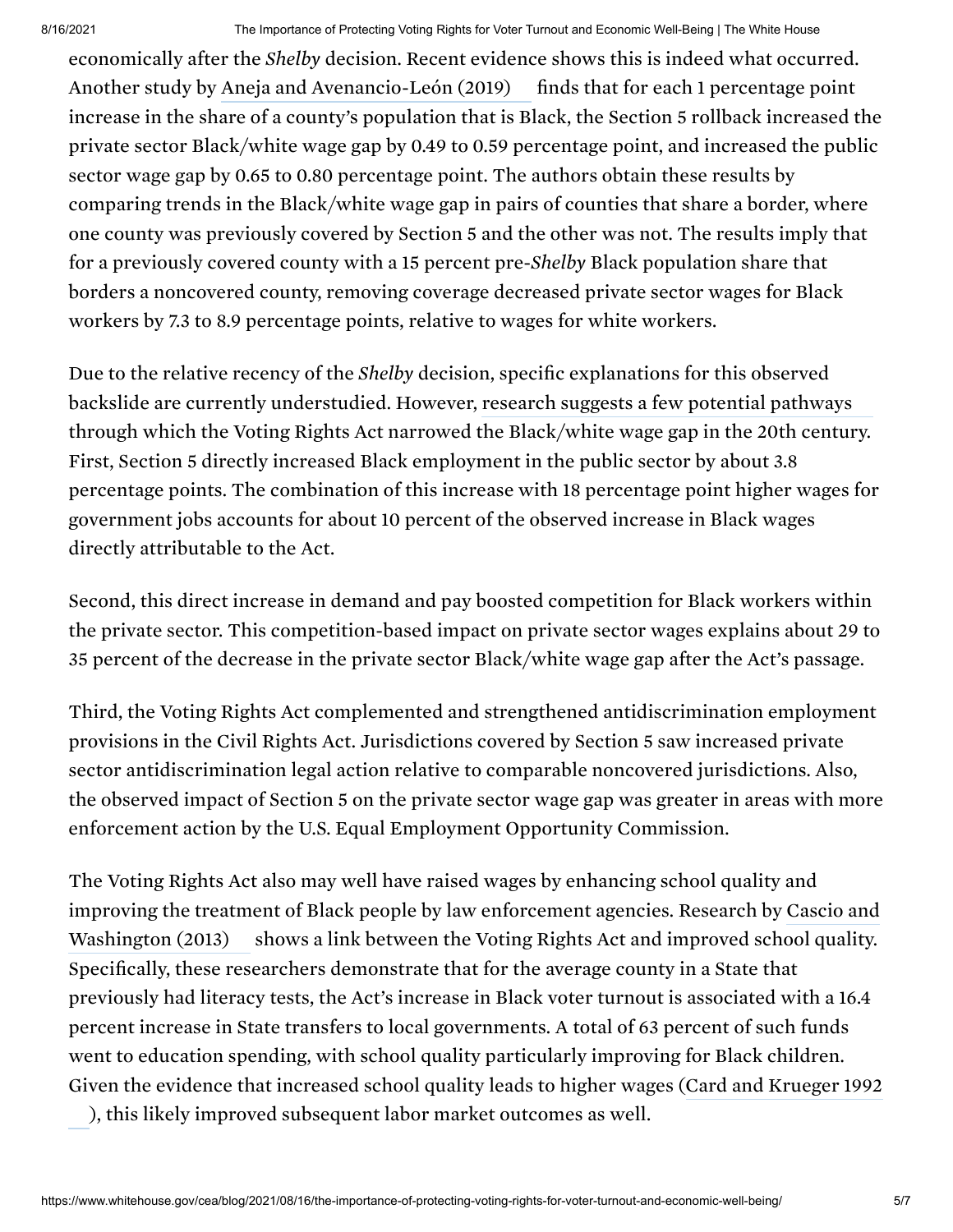In addition, research shows that the Voting Rights Act led to better treatment of Black people by law enforcement agencies. For every increase of 10 percentage points in the share of the population that was Black in counties covered by Section 5, there was a reduction of 17 to 23 in the growth rate of arrests of Black people, relative to [noncovered](https://www.nber.org/system/files/working_papers/w27463/w27463.pdf) counties. There were no corresponding effects for arrest rates of white people. This effect was not attributable to changes in factors that could influence crime rates—such as migration patterns, education levels, and labor market conditions—but was instead due to lower misdemeanor arrests by police departments with elected sheriffs. Due to the between misdemeanor [close](https://link.springer.com/article/10.1007/s12122-018-9280-0) [link](https://www.brennancenter.org/sites/default/files/2020-09/Conviction_Imprisonment_and_Lost_Earnings.pdf) offenses and lower wages, the Voting Rights Act may have improved the economic well-being of Black communities through this channel as well. percent

More generally, [evidence](https://www.sciencedirect.com/science/article/abs/pii/S0047272717302074) suggests — that the composition of an electorate affects whether the lawmakers representing it vote in line with the electorate's policy preferences, both by affecting *who* is elected and by making an impact on *how* lawmakers vote once they are in office. As such, a higher share of Black voters will generally increase the likelihood that lawmakers in office promote the interests—including the economic interests—of Black communities.

## Conclusion

This blog post has described the benefits of voter protection for improving the ability of people of color to vote, and has outlined the connection of this right to the economic well-being of Black Americans. Expanded voting rights and voting protections have played a crucial role in enhancing voter turnout, particularly for people of color. Further, while voting rights are often examined through a legal, civil rights lens, it is important to also understand the types of economic harm that are inflicted when voting rights are curtailed.

[1] Relatedly, voter registration—a prerequisite for voting—among Black Americans in the South increased markedly after the Voting Rights Act's passage. Comparing 1964 with 1968 that is, before and after passage of the Act—voter registration among Black Americans that did not have literacy tests before the Act, and by 67 [percent](https://academic.oup.com/qje/article/129/1/379/1897098) in States — that had literacy tests before the Act. Literacy tests were employed by local governments to disenfranchise those without access to education. increased by an average of 19 [percent](https://academic.oup.com/qje/article/129/1/379/1897098) in States

[2] The study also finds that Section 5 coverage boosted the electoral success of Republican political candidates. The author hypothesizes that the share of the Republican vote increased due to "political backlash among racially conservative whites."